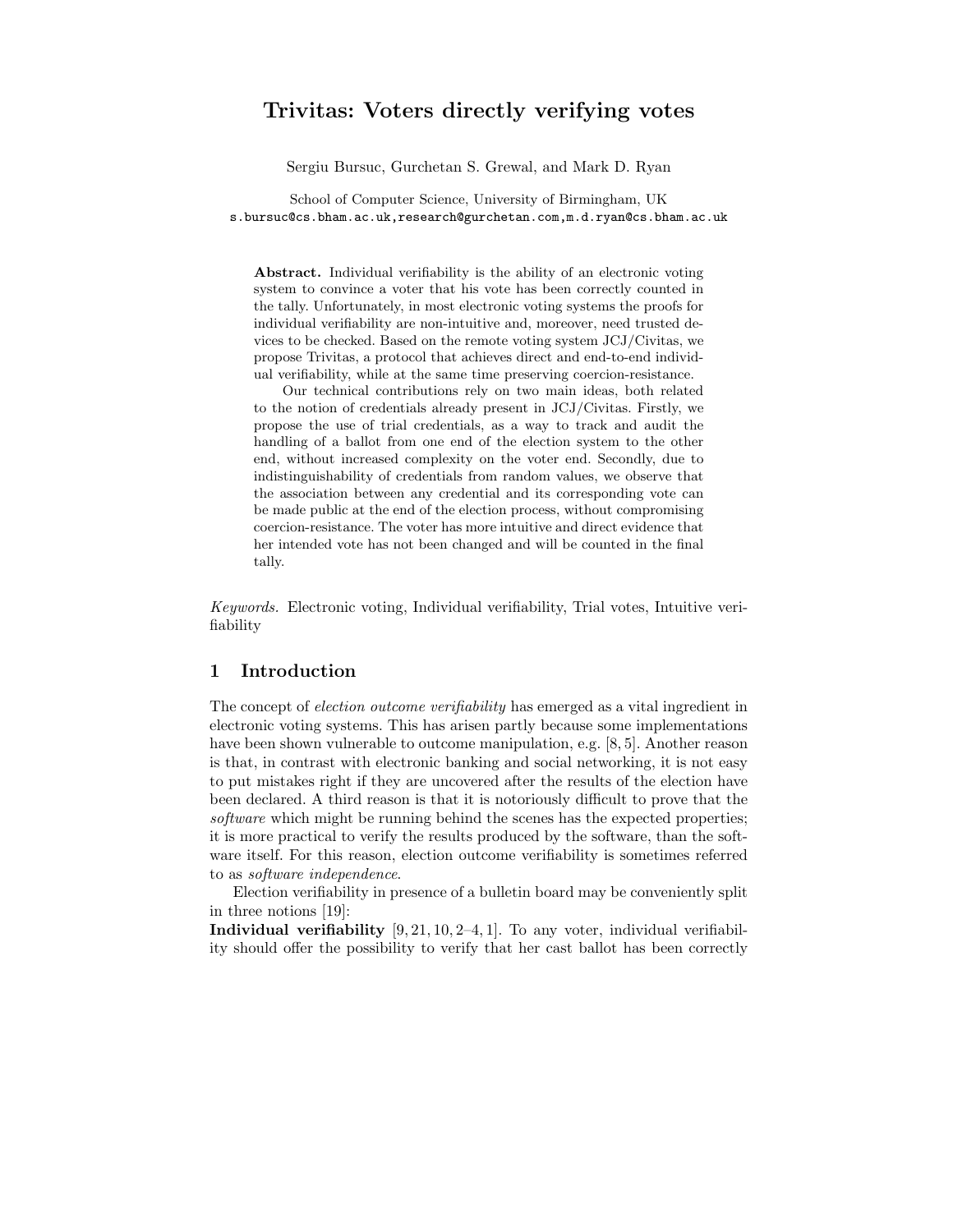recorded and tallied by the system. Ideally, the voter should also have an assurance that her cast ballot correctly encodes her cast vote. In some systems this additional assurance is offered by an option to audit a ballot [3, 4, 1] or a ballot form [10] before casting a vote.

Universal verifiability [17, 20, 14, 15]. To any external observer, universal verifiability should offer the possibility to verify that all recorded votes have been correctly tallied.

Eligibility verifiability [18, 11, 19]. To any external observer, eligibility verifiability should offer the possibility to verify that the set of tallied votes corresponds to votes cast by eligible voters. Eligibility may be enforced at any stage in the system: either during the casting of a vote [10], or during its recording [1], or during its tallying [18, 11]. Accordingly, eligibility verifiability will pertain to the corresponding stage.

One problem with the way individual verifiability is usually achieved is that the voter does not see her vote at the time she visits the bulletin board. This is the case in Helios [1], Pret-a-Voter [10], JCJ/Civitas [18, 11], and others. The reason is in order to achieve the property of coercion-resistance, which asserts that the voter shouldn't be able to prove to a potential coercer how she voted. Therefore, individual verifiability is achieved by indirect means; the voter can check that the encrypted ballot is present, and has some other evidence (perhaps based on auditing) that the encrypted ballot really represents her vote. Moreover, after the ballots are anonymized, the voter looses track even of her encrypted ballot.

Voters are likely to find this indirect achievement of individual verifiability unsatisfactory. This feeling has arisen in the focus groups that were held as part of the EPSRC project Trustworthy Voting Systems [23]. Four hour-long managed discussions among groups of about 10 citizens were arranged by a professional facilitator, with the aim of soliciting people's opinions about Pret-a-Voter. In at least two of the discussions, participants questioned the worthwhileness of checking the presence of their ballot on the bulletin board, given that they did not have any direct evidence that the ballot really contained their vote. The issue has also been mentioned by Adida and Neff [2], where the requirement that verifiability should be direct and end to end has been highlighted.

Our contribution. We introduce Trivitas, an adaptation of JCJ/Civitas. We show how the credentials of JCJ/Civitas can be adapted to improve individual verifiability. In particular, we show how voters can see their own vote in plaintext, making the verification experience more direct, and more intuitive.

Our first idea is the notion of trial votes. A trial vote is a vote that is cast along with real votes, but will not be counted. It will be decrypted and exposed along the way, in a way that is traceable by the voter that cast it. Since most of the system components are not able to distinguish trial and real votes, it gives confidence in the correct handling of all votes. This is an extension of the ideas of auditing in [10, 1], with the crucial difference that the auditing process is performed not only in the phase of casting a ballot, but is spread throughout the whole election process. In other words, a trial credential will function as a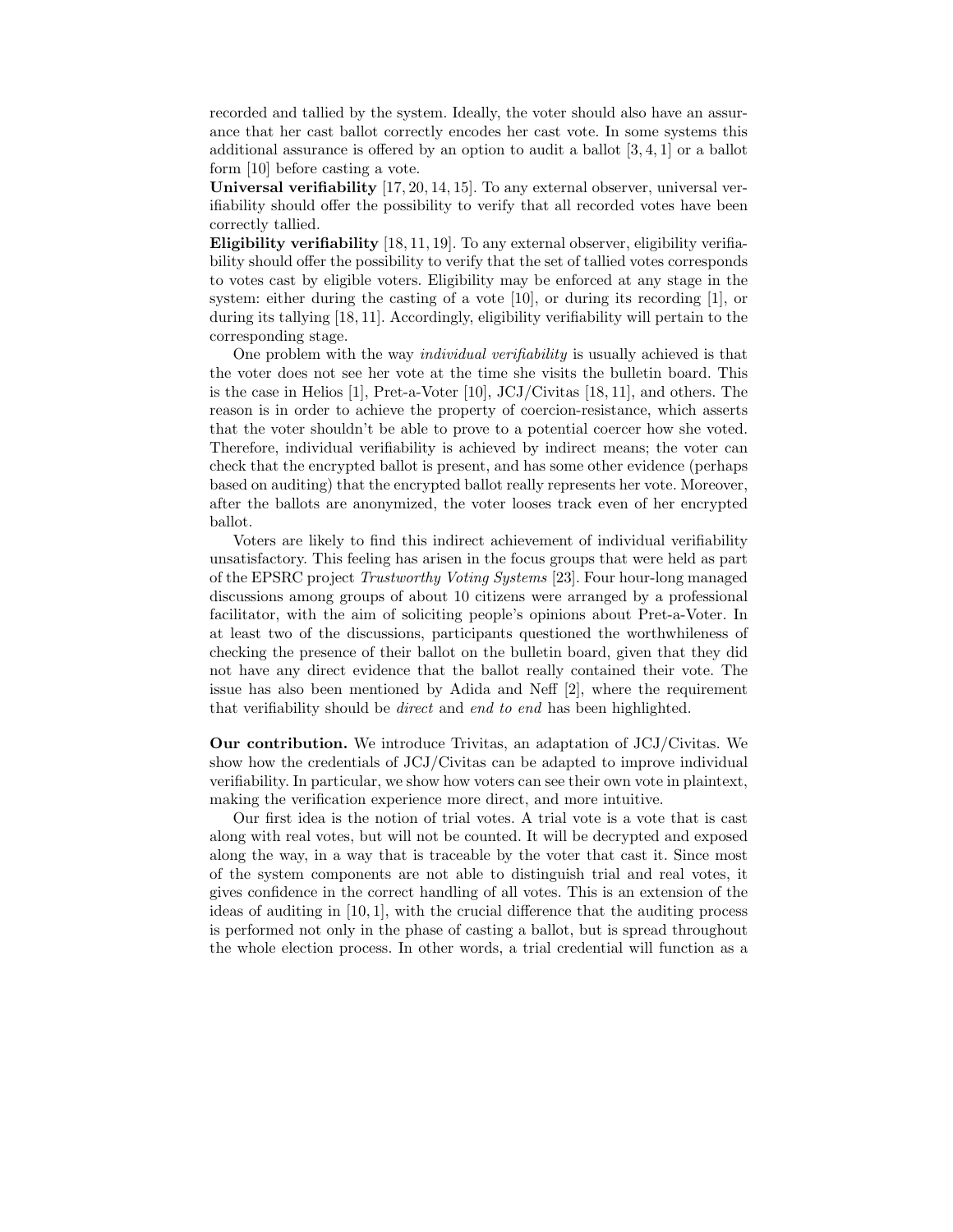marker whose sign is that the handling of this ballot should be made transparent, by e.g. decrypting and publishing its contents at every stage. There are a few technical difficulties with that, because trial ballots can fulfill their role only as long as they are not identified as such by possibly corrupted agents in the voting system. To avoid this problem, we make use of the fact that the decryption key is distributed among a set of trustees and propose to decrypt trial ballots by running a decryption mix [9, 10] among the trustees.

Our second idea is based on the following observation: real credentials are indistinguishable for anyone (exept for the voter) from trial credentials and fake credentials (an element that JCJ/Civitas introduces to enable coercionresistance). Therefore, without compromising coercion-resistance, for each ballot (be it real, trial or fake) we can publish after anonymization (done by a re-encryption mixnet [17]) its corresponding credential and the decrypted vote. This allows a voter to verify that all its votes have made it into the final tally: its real vote, its trial vote and its possible fake votes. There is again a technical difficulty, related to eligibility verifiability and coercion-resistance: trial votes and fake votes have to be eliminated from the final tally in a publicly verifiable way, hence a coercer could observe that the credential obtained from the voter is fake. To avoid this problem we make use again of a decrytion mix run by the trustees: there is no way to link the decrypted contents of a ballot to ballots that will be eliminated to enforce eligibility.

Outline of the paper. In section 2 we describe the cryptographic primitives used in JCJ/Civitas and in section 3 we review its design and its solutions for election verifiability. Then, we make specific our critique of individual verifiability, that can be extended to systems like Pret a Voter [10] and Helios [1]. In section 4, we describe our proposal. In section 5, we show initial ideas about how trial credentials could be used to improve universal verifiability and recoverability. Finally, in section 6 we argue that changing JCJ/Civitas in the way that we propose does not compromise the coercion-resistance guarantees of the original system, and we give a hint of how the proof of [18] could be adapted to prove coercion-resistance for the new system.

# 2 Cryptographic primitives

JCJ/Civitas relies on the following cryptographic primitives. We do not detail the structure of zero-knowledge proofs, because it is not relevant for our purposes.

Distributed El-Gamal [7]. The encryption scheme being used is El-Gamal over a multiplicative group of integers modulo a prime  $p = 2kq+1$ , where q is also prime. The plaintext space and the ciphertext space  $\mathcal M$  is the order q subgroup of  $\mathbb{Z}_p^*$  (actually, some encoding has to be done when one wants the plaintext space to be  $\mathbb{Z}_q$ , but we can ignore such details here). Let g be the generator of M. Then, a private key is a number  $x \in \mathbb{Z}_q^*$  and the corresponding public key is  $k = g^x$  mod p. The encryption of a message m with a public key k is a pair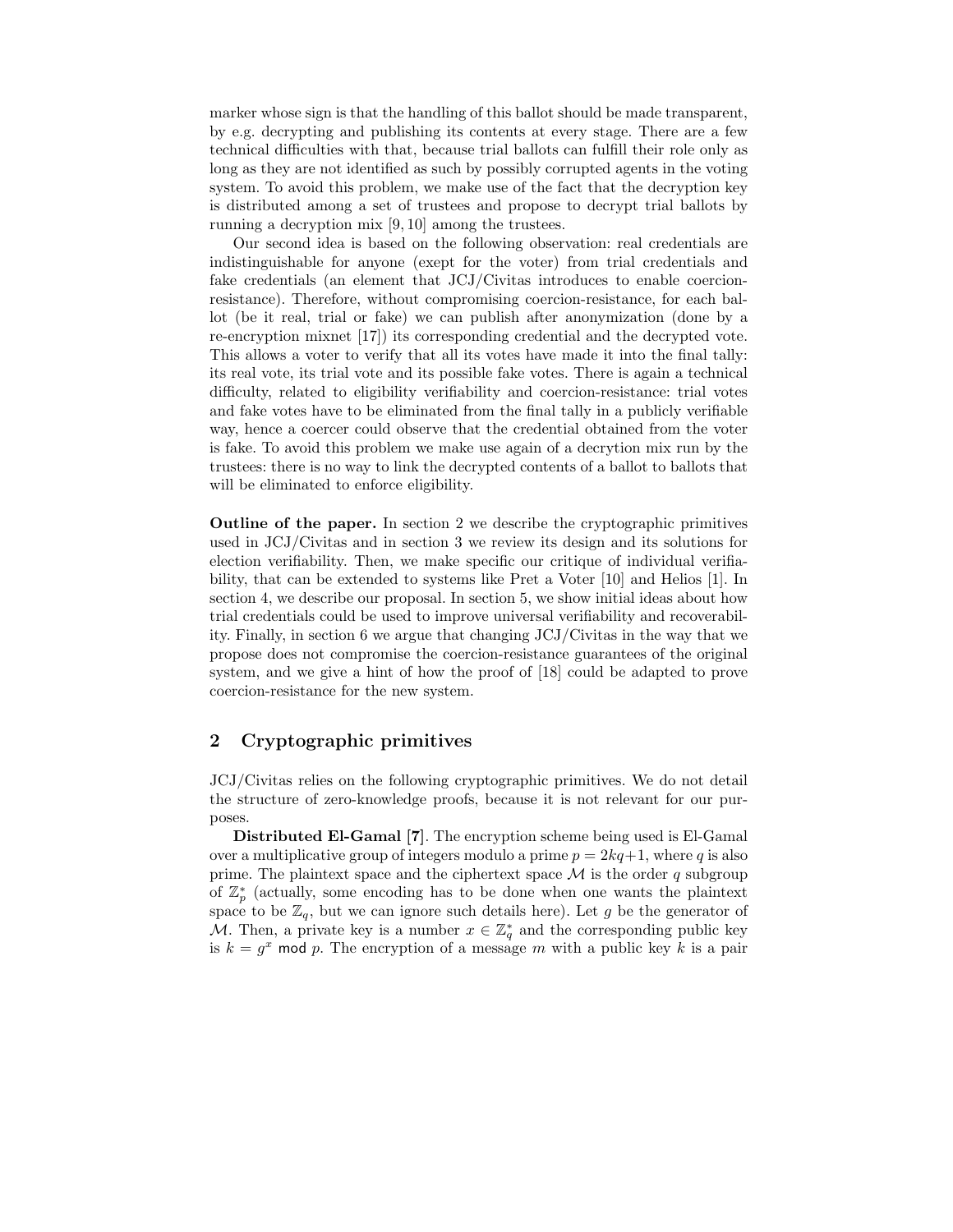$(g<sup>r</sup> \mod p, m \cdot k<sup>r</sup> \mod p)$  where r is a fresh random number in  $\mathbb{Z}_q^*$ . To decrypt a ciphertext  $(a, b)$  the holder of the private key x computes  $\frac{b}{a^x}$  mod p.

JCJ/Civitas distributes the secret key (relying on e.g. [22]) among a set of trustees  $T_1, \ldots, T_n$ . In that case, the private key is split as  $x = x_1 + \ldots + x_n$ and each of  $T_i$  holds a secret share  $x_i$ . To decrypt a ciphertext  $(a, b)$ , each of  $T_i$ publishes a partial decryption share  $a_i = a^{x_i} \mod p$ . The final decryption can then be publicly computed as  $\frac{b}{a_1 \cdots a_n}$ .

The El-Gamal encryption of a plaintext  $m$  with a public key  $k$  and random r will be denoted in the following by  $\{m\}_k$ , or simply by  $\{m\}_k$  when r is not important or is clear from the context. The private part of a public key  $k$  will be denoted by  $\text{priv}(k)$ . The decryption of a ciphertext m with a private key x will be denoted by  $\text{dec}(m, x)$ , or simply by  $\text{dec}(m)$  when the key is clear from the context.

**Decryption proof.** Along with partial decryption shares  $a_i$  the holders of private key shares can send a zero-knowledge proof (equality of discrete logarithms) of the fact that they have used the correct key share to construct  $a_i$ . This allows any observer to check that the final result of the decryption is correctly computed, i.e. that decryption of  ${m_k}$  is performed with the key priv $(k)$  and gives the result m.

**Re-encryption and mix nets.** Given a ciphertext  $(a, b)$  constructed using the public key k any party can compute another ciphertext  $(a', b')$  such that  $(a',b')$  encrypts the same plaintext as  $(a,b)$  using the same key k: choose a random  $r \in \mathbb{Z}_q^*$  and let  $(a', b') = (a \cdot g^r \mod p, b \cdot k^r \mod p)$ . We will denote the re-encryption of a ciphertext m with a random r by renc $(m, r)$ .

A re-encryption mix net  $M$  takes as input a sequence of ciphertexts  $S =$  $m_1, \ldots, m_k$  and outputs a sequence of ciphertexts  $\mathcal{S}' = m'_1, \ldots, m'_k$  that is a re-encryption mix of  $S$ . That is,  $S'$  is a formed by re-encryption of elements in a permutation of S. Formally, there is a permutation  $\sigma$  of  $\{1,\ldots,k\}$  and a sequence of randoms  $r_1, \ldots, r_k$  such that  $m'_1 = \text{renc}(m_{\sigma(1)}, r_1), \ldots, m'_k = \text{renc}(m_{\sigma(k)}, r_k)$ . Moreover, if at least one member of  $M$  is trusted not to be controlled by an intruder, he is unable to discover the permutation  $\sigma$ .

Mix proof, e.g. [17]. Given two sequences of ciphertexts  $S = m_1, \ldots, m_k$ and  $S' = m'_1, \ldots, m'_k$ , a zero-knowledge mix proof shows that S' is a correct re-encryption mix of  $\mathcal{S}$ , but without revealing (a non-negligible part of)  $\sigma$ .

**Plaintext equivalence test [16].** Consider two ciphertexts  $(a_1, b_1)$  and respectively  $(a_2, b_2)$ , encrypted with the same key k, whose plaintexts are  $t_1$ and respectively  $t_2$ . Assume that the private part  $\text{priv}(k)$  is distributed among  $T_1,\ldots,T_n$ . Then  $T_1,\ldots,T_n$  can run a protocol to determine if  $t_1 = t_2$  without them being able to learn  $t_1$  or  $t_2$ : roughly, they compute  $(a, b) = \left(\frac{a_1}{a_2}, \frac{b_1}{b_2}\right)$  and perform a distributed decryption of  $(a, b)$ ; if the result of the decryption is 1, then  $t_1 = t_2$ ; otherwise,  $t_1 \neq t_2$ .

For two ciphertexts  $m_1$  and  $m_2$ , we will denote by  $\mathsf{PET}(m_1,m_2) = \mathsf{true}$  if the plaintext equivalence test holds for  $m_1$  and  $m_2$ .

PET proof [16]. Decryption proofs for the distributed decryption performed in a plaintext equivalence test can be used to attest that the test has been cor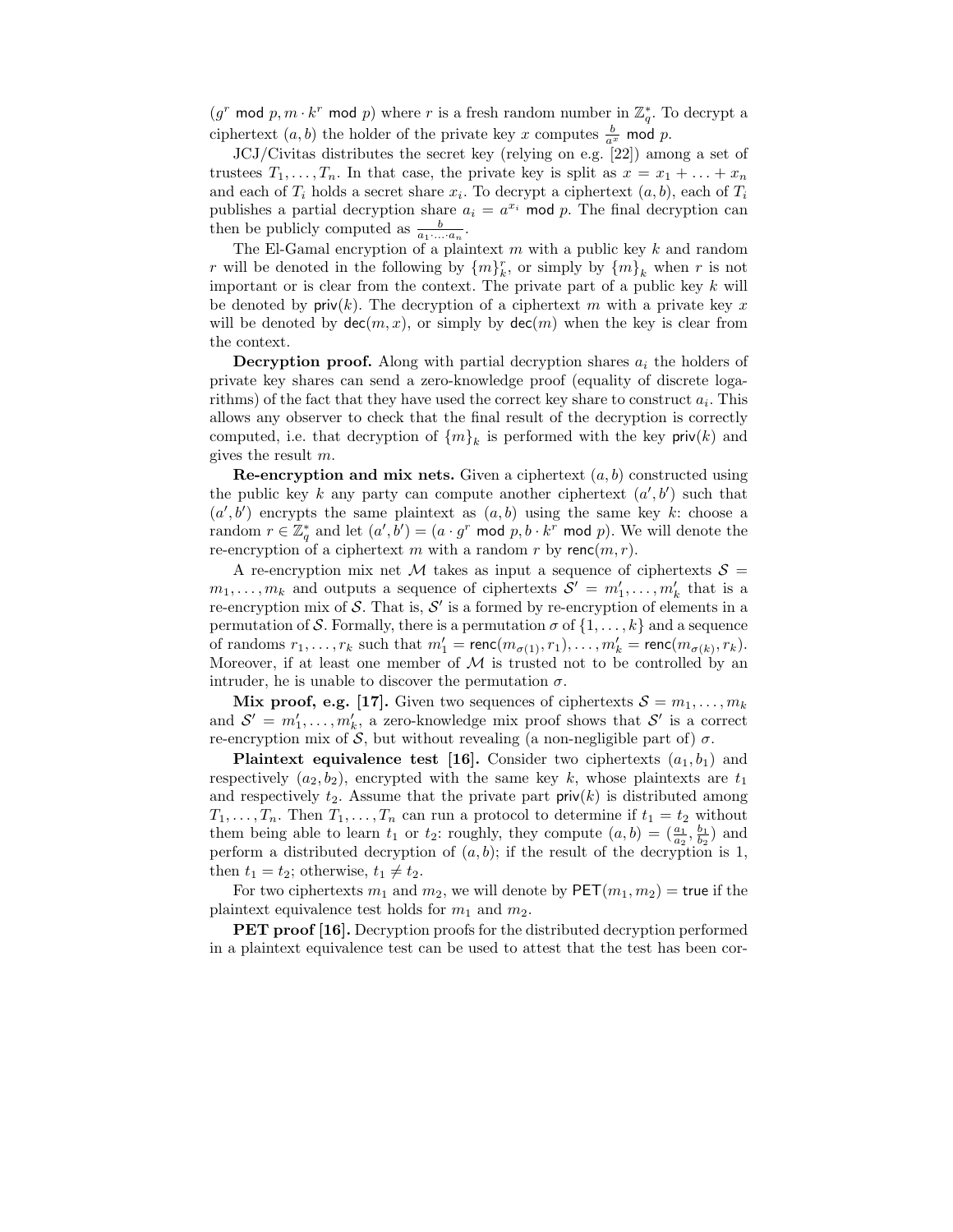rectly performed, i.e. that  $\mathsf{PET}(m_1,m_2) = \mathsf{true}$  if and only if  $\mathsf{dec}(m_1, \mathsf{priv}(k)) =$  $dec(m_2, \text{priv}(k)).$ 

# 3 Individual verifiability in JCJ/Civitas

#### 3.1 Overview of JCJ/Civitas

The main idea in JCJ/Civitas is the notion of credentials (with a private and a public part), that allow eligible voters to authenticate their ballots. To allow coercion-resistance, JCJ/Civitas distributes credential generation among a set of parties called registrars. It is assumed that at least one of the registrars will not be corrupted by the coercer and that the voter can communicate with this registrar using an untappable channel. To evade coercion, the voter has the ability to generate a fake credential, that is indistinguishable from a real one for the coercer. The participants of the protocol are

- $\mathcal{R}$  the set of registrars, whose role is to authenticate eligible voters and help generate their credentials.
- $\mathcal T$  the set of trustees, whose role is to generate and publish the public key of the election. Each of them holds a secret share of the corresponding private key, that will be used for ditributed decryption and plaintext equivalence tests.
- $\mathcal{V}_1,\ldots,\mathcal{V}_n$  the set of eligible voters.
- $M$  a re-encryption mix net, whose role is to anonymize the set of cast ballots before verification of their eligibility and their decryption.
- $\beta$  the bulletin board, whose role is to record the manipulation of ballots at all stages of the election, from their recording to their tallying. It also records proofs of correct ballot handling submitted by  $\mathcal{R}, \mathcal{T}$  and  $\mathcal{M}$ , that can be checked by external auditors.

A coercer may control some of  $\mathcal{V}_1,\ldots,\mathcal{V}_n$ , some of  $\mathcal R$ , some of  $\mathcal T$  and some of M but not all. To achieve coercion-resistance, at least one of  $\mathcal{R}$ , one of  $\mathcal{T}$ and one of  $\mathcal M$  has to be outside the control of the coercer. A summary of the protocol is as follows, complemented by solid lines in figures 1 and 2. There are three phases: registration, voting and tabulation.

Registration. Election starts with trustees generating the public key KT of the election in a distributed manner, such that no minority of trustees can recover the private key  $\text{priv}(KT)$  [22] and the decryption is distributed [7]. The public part of the key is published on the bulletin board. By running a separate protocol with each of the registrars, the voter  $V_i$  obtains the private part  $c_i$  of her credential, together with a non-transferable proof  $P_i$  of the fact that the public part  ${c_i}_{\mathsf{KT}}$ , that is published in the electoral roll ER, correctly encodes the private part.

**Voting.** The ballot contains the encryption of the private credential  $c_i$  (with the key KT and with a different random than in ER) and the encryption of the intended vote  $v_i$  (with the key KT). To prevent the re-use of the same credential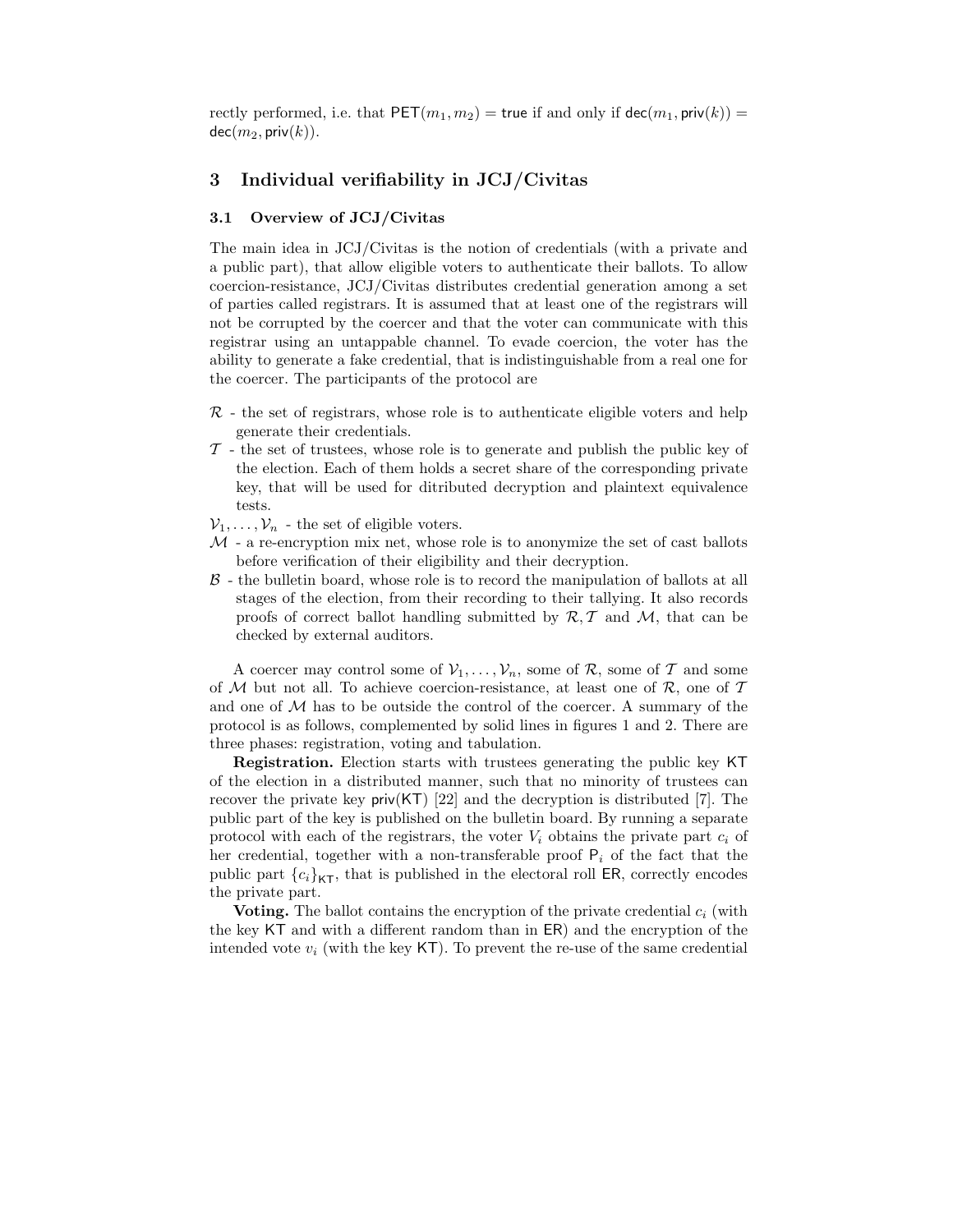by a party that does not hold the private part, the ballot contains additionally a proof  $P_{cv}$  of the fact that its creator knows both  $c_i$  and  $v_i$ . Additionally,  $P_{corr}$ proves that  $v_i$  is a valid vote, according to the specification decided by election authorities.

Tabulation. Before tabulation starts, the proofs of cast ballots are verified and ballots with invalid proofs are discarded. The valid ballots and the electoral roll are then sent to a re-encryption mix net for anonymization. Credentials from anonymized ballots are compared to credentials from the anonymized electoral roll, to ensure that votes to be counted are cast by eligible voters only. If multiple ballots are submitted with the same credentials, only one copy is kept according to a predefined policy, e.g. only the last vote counts. Duplicate elimination is done by plaintext equivalence tests and can be performed either before, or after the mix. Finally, the decided set of countable votes is decrypted, and the corresponding decryption proofs are posted on the bulletin board.

#### 3.2 Election verifiability

Universal verifiability and eligibility verifiability are achieved by proofs posted on the bulletin board:

- $-$  Mix proofs allow auditors  $A$  to verify that all ballot coming out of the mix net  $M$  (i.e. belonging to the set MixedBallots) corresponds to a recorded ballot (i.e. belonging to the set CastBallots), and also that no recorded ballot has been discarded.
- PET proofs and proofs  $P_{cv}$  allow A to verify that only votes coming from eligible voters are kept on the bulletin board for final decryption (i.e. in the set CountableVotes).
- $-$  Decryption proofs allow  $A$  to verify that all countable votes have been correctly decrypted.

Individual verifiability is achieved as follows:

- 1.  $\mathcal V$  must trust her voting machine that her cast ballot correctly encodes her vote.
- 2.  $V$  can check the bulletin board to see that the cast ballot has been correctly recorded.
- 3. Universal verifiability of mix nets ensures that all the recorded votes are correctly mixed, and therefore the vote cast by  $\mathcal V$  is included in the set of mixed ballots.
- 4. Universal verifiability of PETs ensures that at least one copy of  $\mathcal{V}$ 's ballot is kept after the elimination of duplicates. Moreover, the proof  $P_i$  that the voter obtains during registration ensures that her private credential corresponds to a public credential in the electoral roll ER. Universal verifiability of mix nets ensures that a re-encryption of her public credential is also present in the anonymized electoral roll MER. Universal verifiability of PETs ensures that valid ballots are not eliminated when credentials are checked against the electoral roll MER. Altogether, these give to  $\mathcal V$  an assurance that her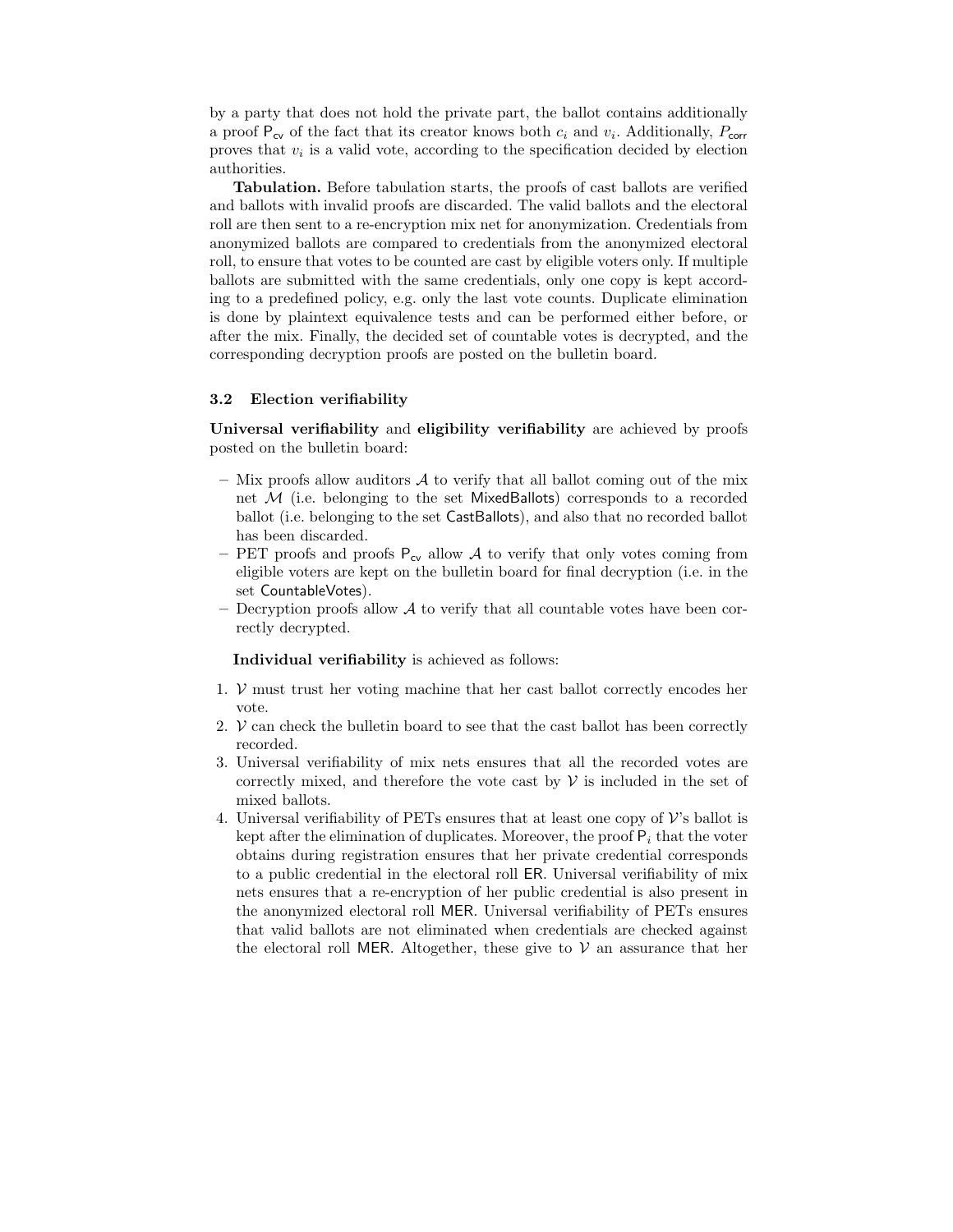Fig. 1. JCJ/Civitas (solid lines) and additions of Trivitas (dotted lines): Registration and Voting phases

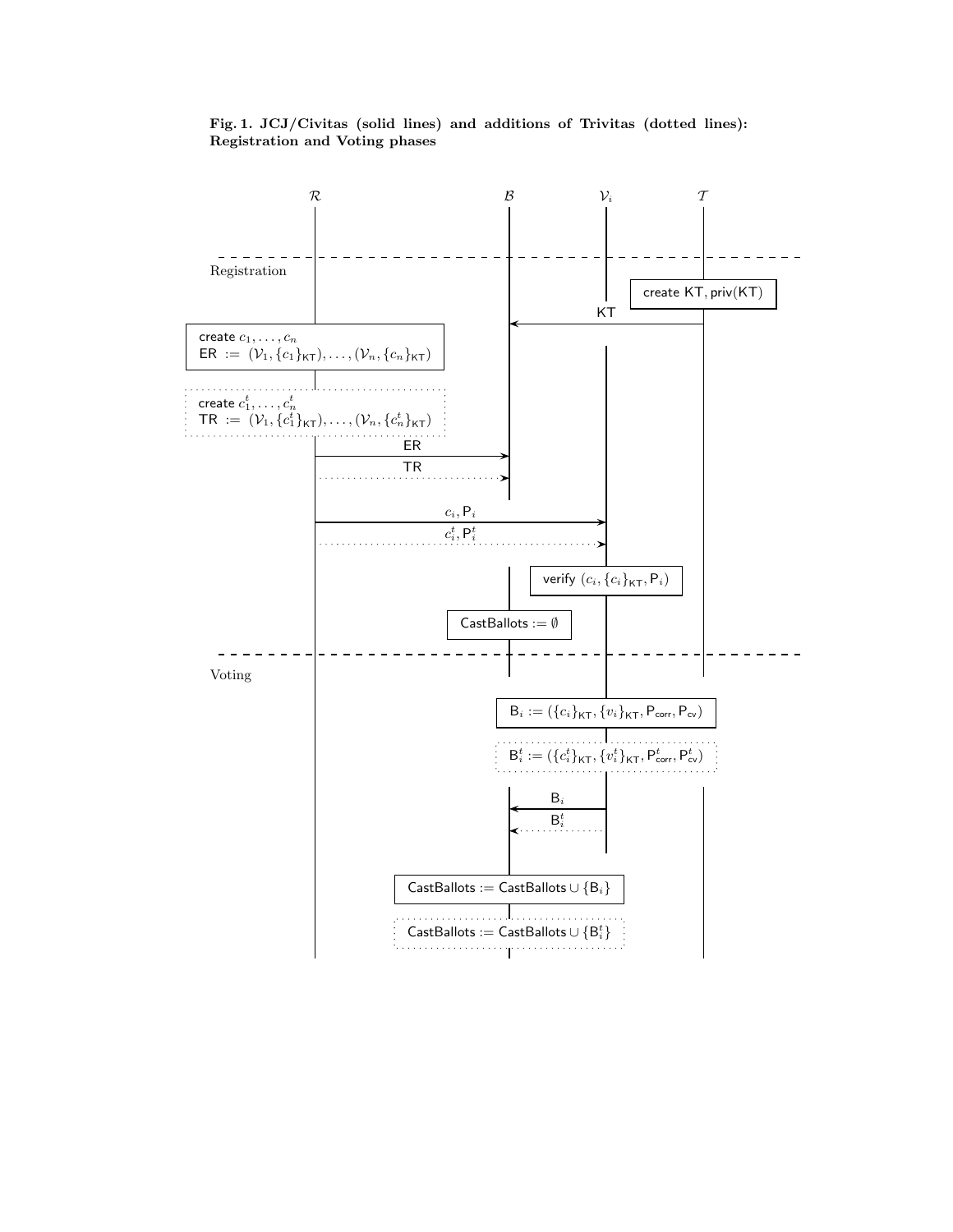

Fig. 2. JCJ/Civitas (solid lines) and additions of Trivitas (dotted lines): Tabulation phase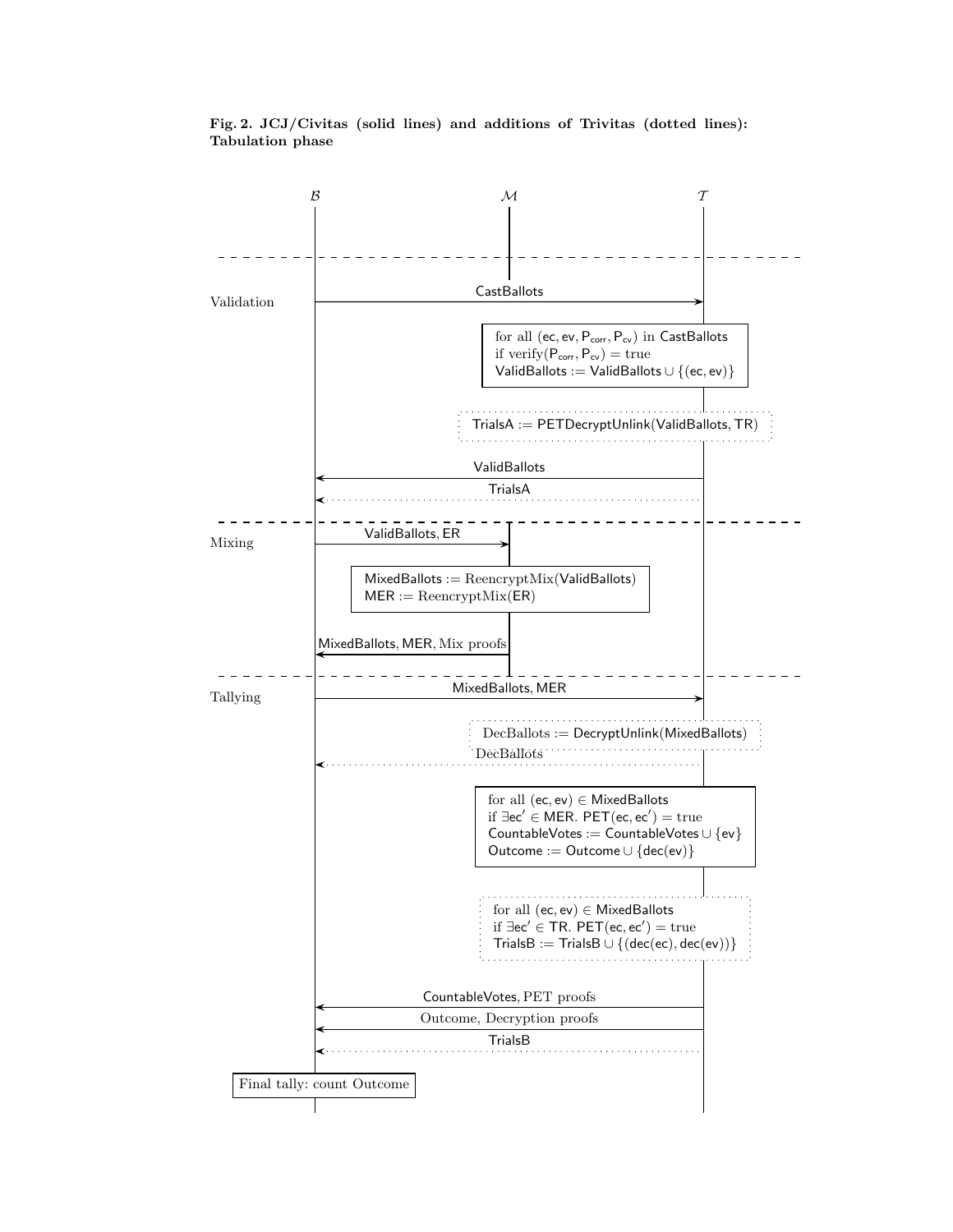ballot is identified as coming from an eligible voter and is not eliminated during the enforcement of eligibility.

5. Finally, universal verifiability of distributed decryption ensures that  $\mathcal{V}$ 's ballot is correctly decrypted and tallied.

Some systems, e.g Pret a Voter [10] and Helios [1], improve the first point with a *cut-and-choose* mechanism, that allows the voter to audit a ballot before casting a vote.

Our critique of individual verifiability in JCJ/Civitas, Pret a Voter and Helios refers more generally to systems that rely on universal verifiability to achieve end-to-end individual verifiability. The points 3-5 above require complex mathematical operations and the corresponding verification algorithms must be run on trusted devices. Moreover, even if the corresponding zero-knowledge proofs are rigorously tailored to ensure the desired properties, the ordinary voter may be left wondering if her vote has actually been counted in the final tally. While auditors may be expected to have access to trusted devices and to understand the concepts behind zero-knowledge proofs, we do not consider these assumptions satisfactory when individual verifiability is considered.

Let us also note the following limiting aspect of the cut-and-choose mechanism in [3, 10] and [1]. In all these systems, the audited ballot is handled as a real ballot, but only up to the point when the voter decides to audit it, after which it is discarded. Only one ballot gets to be cast and submitted to the bulletin board. In our proposal, the audited ballot, that we call a trial ballot, will be handled in the same way as a real ballot at each phase of the protocol, while additionally playing its role as an audit ballot. In particular, it will be posted on the bulletin board before mixing and handled subsequently in the mix and in the decryption. The traditional cut-and-choose guarantees are recovered in this setting by tracking the trial ballot and the corresponding decrypted vote on the bulletin board before the mix.

## 4 Trivitas: trial credentials and universal decryption

The first proposal of Trivitas is the notion of trial credentials. A trial credential is a credential that allows a voter to cast a vote that will not be counted in the final tally, but will appear on the bulletin board at several stages of the tabulation phase. Its purpose is to allow the voter to gain confidence in the correct operation of the system. Trial ballots are identifiable as such only by a threshold set of trustees, thus any component of the system has to treat the set of all ballots in the same way. We show how trial credentials can be implemented in the context of JCJ/Civitas and show their immediate benefit for individual verifiability.

Moreover, we propose another addition to JCJ/Civitas, independent of trial credentials, that brings a further improvement to individual verifiability: we decrypt and publish the content of all ballots after the mix. Therefore, for every ballot that a voter has cast (real, trial or fake), she can verify that the corresponding credential and vote occur on the bulletin board after the mix. This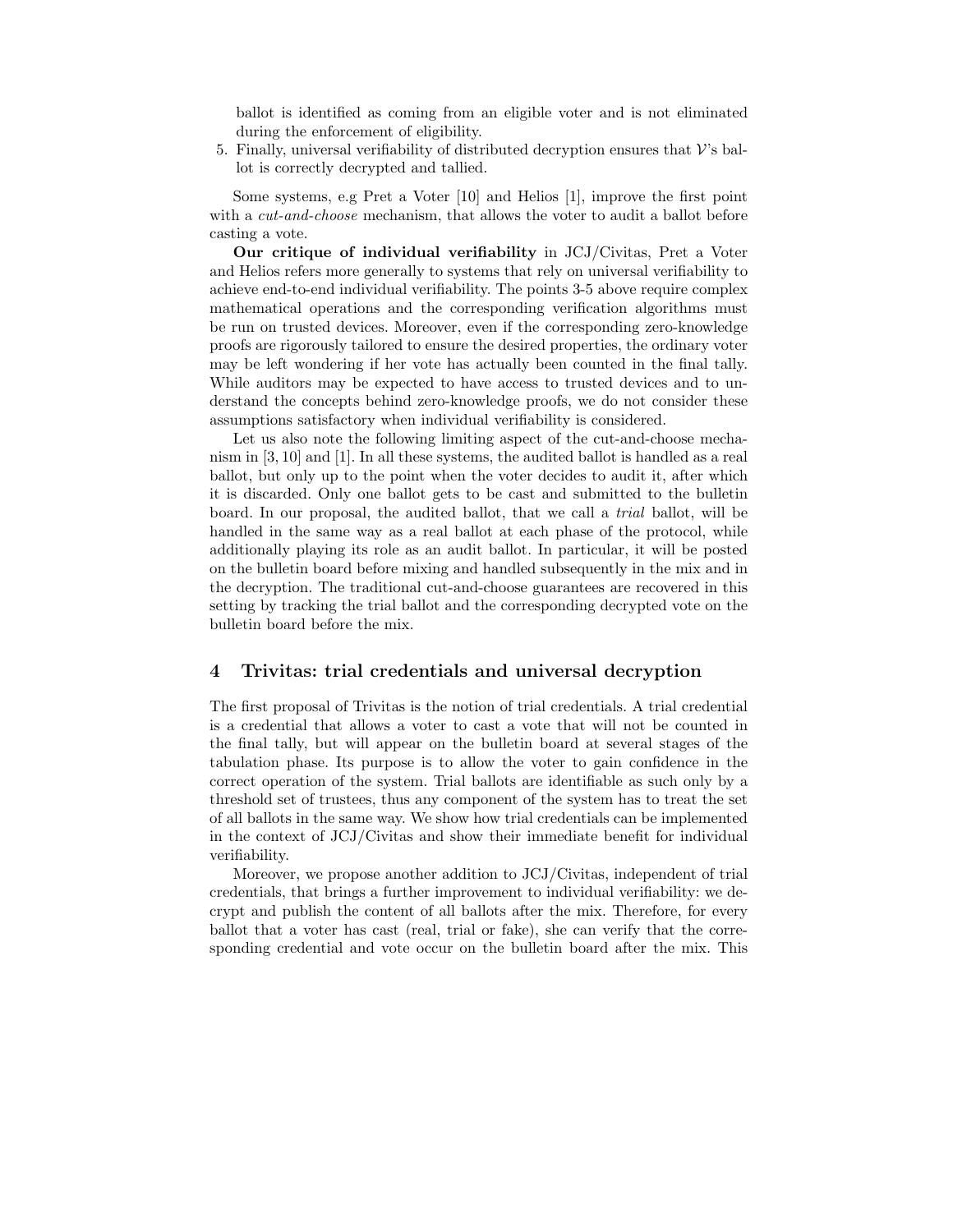gives a direct evidence to the voter that her ballots, and most importantly her real ballot, have been correctly constructed and processed by the mix network.

#### 4.1 Overview of proposed additions

The additions that we propose in each phase are the following. They are also sketched in dotted lines in figures 1 and 2.

**Registration.** Mirroring the set of real credentials  $c_1, \ldots, c_n$  we assume that registrars generate a set of *trial credentials*  $c_1^t, \ldots, c_n^t$ . The set  $c_1^t, \ldots, c_n^t$  is constructed and distributed to voters following the same protocols as for  $c_1, \ldots, c_n$ , thus we can assume the same security properties: in particular, trial credentials are indistinguishable from real credentials and fake credentials, for anyone but for the voter that receives its shares. In addition to the electoral roll ER, now we have a *trial roll* TR, that contains the public parts of the trial credentials  ${c_1^t}_{\mathsf{KT}}, \ldots, {c_n^t}_{\mathsf{KT}}$ .

Voting. In addition to  $B_i$  as in JCJ/Civitas,  $V_i$  constructs a trial ballot  $\mathcal{B}_i^t = (\{c_i^t\}_{\mathsf{KT}}, \{v_i^t\}_{\mathsf{KT}}, \mathsf{P}_{\mathsf{corr}}^t, \mathsf{P}_{\mathsf{cv}}^t)$  and uploads both  $\mathcal{B}_i$  and  $\mathcal{B}_i^t$  to the bulletin board (at implementation level, it has to be decided if a ballot construction form would be used twice or if the system would allow the construction of both ballots at the same time).

Tabulation. At the time of ballot validation (i.e. just after the voting phase ends), the trustees  $\mathcal T$  additionally perfom a PET test of each recorded ballot against the trial roll. For all ballots for which this PET returns true, the trustees decrypt the corresponding credential and the corresponding vote and publish them on the bulletin board: this is the set TrialsA in figure 2. Formally, trustees publish on the bulletin board the result of PETDecryptUnlink(CastBallots,TR), where the motivation, specification and the algorithm for **PETDecryptUnlink** are discussed in section 4.3.

The set of all the cast ballots (that includes the trial ballots) are sent to the mixnet  $M$  for anonymization. Just after the mix and before the PET tests for eligibility enforcement, we propose for all ballots to be decrypted and their corresponding decrypted credentials and decrypted votes to be posted on the bulletin board: this is the set DecBallots in figure 2. To preserve coercion-resistance of the system, this has to be done in a way that does not link the published credentials and votes to the corresponding ballot. We propose the use of a decryption mix DecryptUnlink(MixedBallots), whose idea is discussed in section 4.3.

At the time of eligibility enforcement, credentials in ballots are additionally tested against the trial roll TR. If a ballot is identified as trial, it is not discarded but is labeled as such on the bulletin board. Finally, all ballots that remain on the bulletin board after eligibility enforcement are decrypted and only votes that do not correspond to trial ballots are tallied. If a ballot is labeled as a trial ballot, the corresponding credential is also decrypted. The decrypted trial ballots after the tabulation form the set TrialsB in figure 2.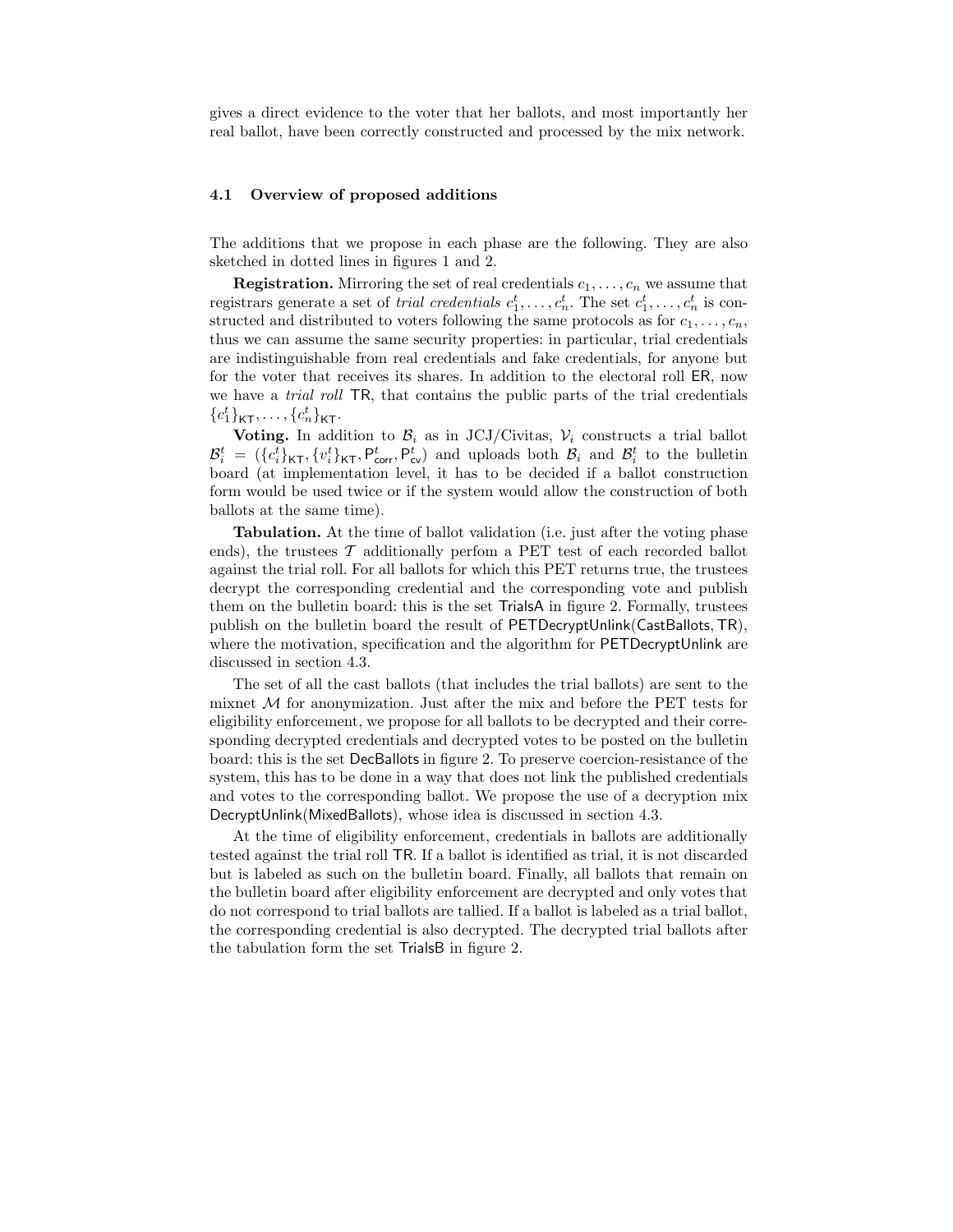#### 4.2 Individual verifiabiliy in Trivitas

A voter can trace his trial vote in each phase of the system: it should be present on the bulletin board in the set TrialsA, after the voting phase, and in the set TrialsB, after the tabulation phase. Moreover, relying on the decryption of all the ballots after the mix, the result of which is the set DecBallots on the bulletin board, the voter can check that the encryption and the mix has been correct for all of his cast ballots: the one with a real credential, the one with a trial credential and possibly the ones with fake credentials. Hence, fake credentials can also be used for the purpose of end-to-end individual verifiability. In summary, the voter  $V_i$  can check that:

|  | Verifiability test                       | Assured property                                                                                                    |
|--|------------------------------------------|---------------------------------------------------------------------------------------------------------------------|
|  |                                          | $ \mathcal{IV}_1 $ The pair $(c_i^t, v_i^t)$ occurs in the set The machine has correctly encoded $\mathcal{V}_i$ 's |
|  | TrialsA on the bulletin board            | votes and $V_i$ 's ballots have been cor-                                                                           |
|  |                                          | rectly recorded on the bulletin board                                                                               |
|  |                                          | $ \mathcal{IV}_2 $ The pairs $(c_i, v_i), (c_i^t, v_i^t)$ and All of $\mathcal{V}_i$ 's submitted ballots have been |
|  |                                          | all $(c_i^f, v_i^f)$ occur in the set input in the mixnet M and have been                                           |
|  |                                          | DecBallots on the bulletin board correctly processed and output by $\mathcal M$                                     |
|  |                                          | $ \mathcal{IV}_3 $ The pair $(c_i^t, v_i^t)$ occurs in the set $ V_i\rangle$ 's intended vote occurs in the final   |
|  | Trials B on the bulletin board   outcome |                                                                                                                     |
|  |                                          |                                                                                                                     |

Let us argue why all these tests are valid, in the sense that, if they are satisfied for the voter  $V_i$ , then the claimed properties hold with high probability for all of  $V_i$ 's ballots: trial, real and fake. We leave rigorous proofs along the lines of [18, 19] as future work, and perform only an informal analysis in the following. As in JCJ/Civitas, we assume that either one member of  $\mathcal T$  is honest or else that auditors check decryption proofs (\*). However, this is transparent for the voter, who performs her own verification.

 $TV_1$ . Assumption (\*) ensures that the decryption of trials is correct: the published trial pair is indeed the content of  $\mathcal{V}_i$ 's trial ballot, that is present on the bulletin board. Then, the fact that a trial credential is indistinguishable from a real credential ensures that a cheating voting machine or a cheating bulletin board has to make a random guess, thus having at least a 50% probability of being detected.

 $TV_2$ . Assumption (\*) ensures that the set of published pairs (DecBallots) corresponds to the decryption of ballots output by  $\mathcal M$  (MixedBallots). Therefore,  $TV_2$  assures that all of  $V_i$ 's ballots are correctly output by the mix. Moreover, note that  $\mathcal{IV}_2$  increases the assurance offered by  $\mathcal{IV}_1$ , because  $\mathcal{V}_i$  can check the correct construction and transmission of all her ballots. Still,  $\mathcal{IV}_1$  is useful to detect a potential problem as early as possible and also to identify more precisely the elements of the system that have caused the problem. For instance, we will see in the next section how  $TV_1$  allows for recoverability when a problem is detected before the mix.

 $TV_3$ . The parallel decryption of trial votes gives some evidence for the voter that votes are not arbitrarily eliminated during eligibility enforcement. This is formally ensured by assumption (\*).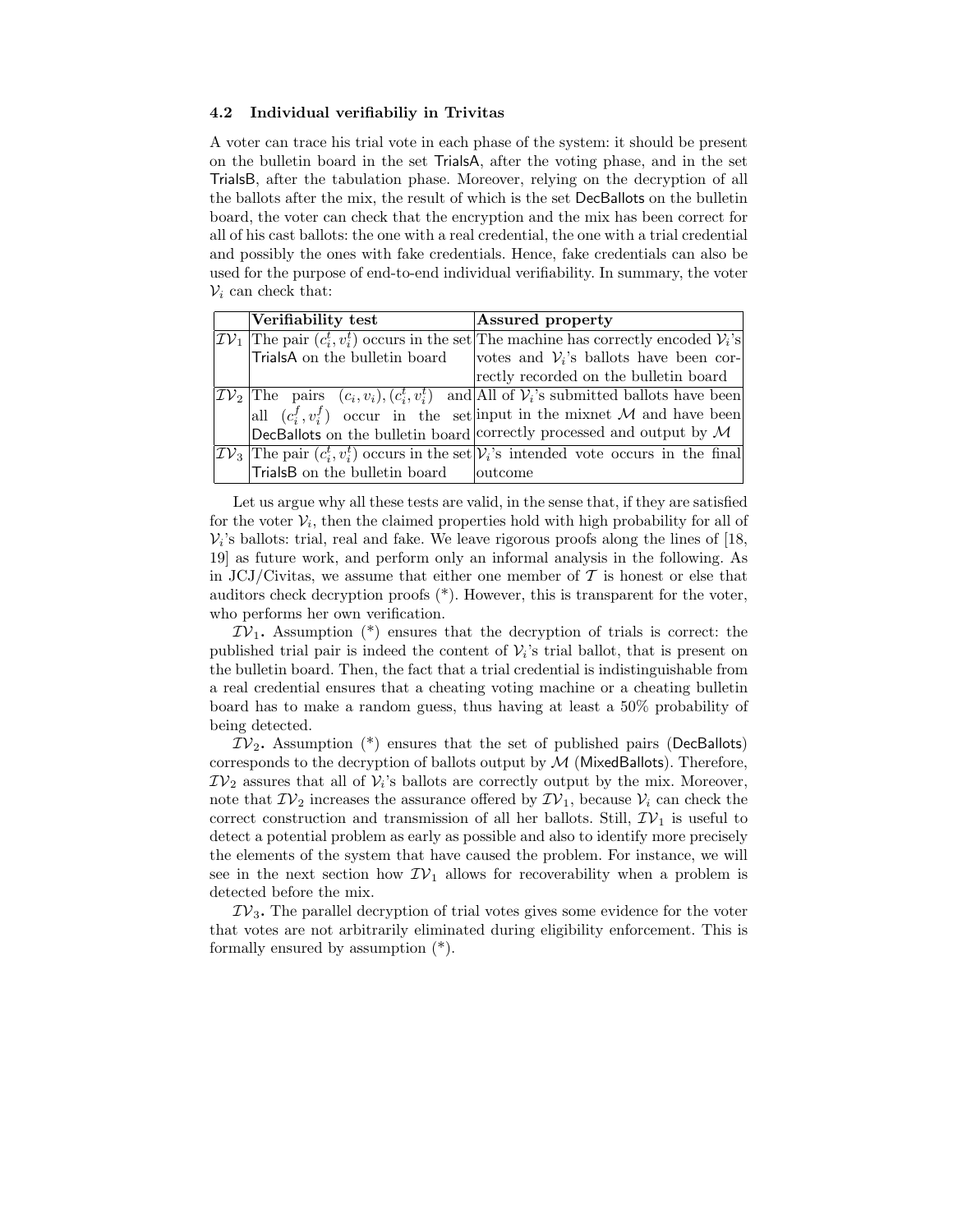## 4.3 Anonymous PETs and distributed decryption with ciphertext-plaintext unlinkability

We now come back to two cryptographic components of the proposed system that have been left out in section 4.1: PETDecryptUnlink and DecryptUnlink. PETDecryptUnlink is used to decrypt trial ballots while keeping them indistinguishable from other ballots. This is necessary for being able to rely on trial ballots to audit the system even after they are decrypted. DecryptUnlink is used to decrypt all ballots, without revealing the link between individual ballots and their content. This is necessary to preserve coercion-resistance: otherwise, a coercer could detect that a ballot cast with a fake credential has been eliminated before the final tally.

Recall that votes and credentials are encrypted with a public key KT, whose corresponding private part  $\text{priv}(KT)$  is distributed among T. In the following, we assume  $\mathcal{T} = \{T_1, \ldots, T_n\}$ . The specification for PETDecryptUnlink and DecryptUnlink is as follows:

PETDecryptUnlink

**Input:**  $S = (ec_1, ev_1), \ldots, (ec_m, ev_m)$  and  $TR = ec'_1, \ldots, ec'_k$ **Output:**  $\mathcal{O} = \{(c, v) | \exists i_{\mathcal{S}} \in \{1, ..., m\}, \exists i_{\mathsf{TR}} \in \{1, ..., k\},\}$  $\mathsf{dec}(\mathsf{ec}_{i_S}) = \mathsf{dec}(\mathsf{ec}'_{i_{\mathsf{TR}}}) = c \; \& \; \mathsf{dec}(\mathsf{ev}_{i_S}) = v \}$ **Unlinkability:** for all  $(c, v) \in \mathcal{O}$ , the index  $i_{\mathcal{S}}$  of  $(\{c\}_{K}^{\mathsf{T}}, \{v\}_{K}^{\mathsf{T}})$  in  $\mathcal{S}$  is indistinguishable from a random number in  $\{1,\ldots,m\}$ .

DecryptUnlink

**Input:**  $S = (ec_1, ev_1), \ldots, (ec_m, ev_m)$ **Output:**  $\mathcal{O} = \{(c, v) \mid \exists i_{\mathcal{S}} \in \{1, \ldots, m\}$ . dec $(\mathsf{ec}_{i_{\mathcal{S}}}) = c \& \mathsf{dec}(\mathsf{ev}_{i_{\mathcal{S}}}) = v\}$ **Unlinkability:** for all  $(c, v) \in \mathcal{O}$ , the index  $i_{\mathcal{S}}$  of  $({c}_{\mathcal{K}T}, {v}_{\mathcal{K}T})$  in  $\mathcal{S}$  is indistinguishable from a random number in  $\{1,\ldots,m\}$ .

Our proposed implementation for PETDecryptUnlink and DecryptUnlink is an adaptation of the decryption mix idea present in [9, 10] to the case of distributed El-Gamal. This setting has already been studied in e.g. [13, 12], that show moreover how the shuffle can be made verifiable. However, since we do not require a verifiable shuffle for our application (a misbehavior during decryption would be detected by the voter by simply observing the trial credentials) our algorithms are more straightforward and do not provide zero-knowledge proofs. We only describe the algorithm for PETDecryptUnlink, the second algorithm being similar and more simple.

**PETDecryptUnlink.** For all et in TR, the parties  $T_1, \ldots, T_n$  (holding private key shares  $x_1, \ldots, x_n$  run the following protocol:

Initial phase (can be run publicly by any party).

Assume  $et = (a, b)$  and, for all  $1 \le i \le m$ , assume  $ec_i = (a_i, b_i)$ . Compute and publish  $p_1 = (\frac{a_1}{a}, \frac{b_1}{b}), \ldots, p_m = (\frac{a_m}{a}, \frac{b_m}{b})$ . The input for  $T_1$  in the next phase is  $(p_1, \text{ec}_1, \text{ev}_1), \ldots, (p_m, \text{ec}_m, \text{ev}_m).$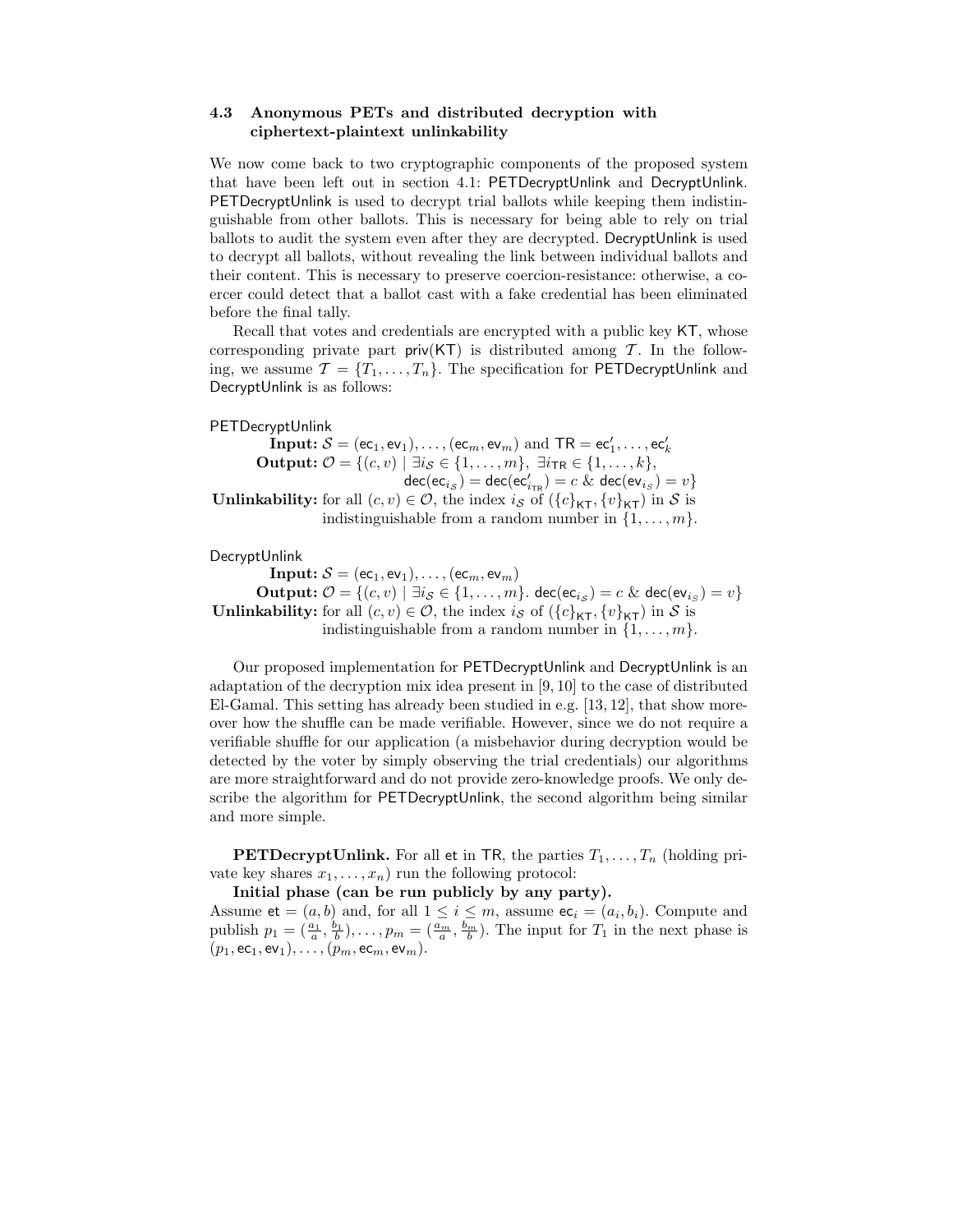PET phase (being run privately and consequently by each of  $T_1, \ldots, T_n$ ). Let  $(p_1, \text{ec}_1, \text{ev}_1), \ldots, (p_m^p, \text{ec}_m, \text{ev}_m)$  be the input for  $T_i$ . Create new random numbers  $r_1^p, \ldots, r_m^p \in \mathbb{Z}_q^*, r_1^c, \ldots, r_m^c \in \mathbb{Z}_q^*, r_1^v, \ldots, r_m^v \in \mathbb{Z}_q^*$  and compute

$$
- (c_1, d_1) = \text{renc}(p_1, r_1^p), \dots, (c_m, d_m) = \text{renc}(p_m, r_m^p)
$$

- $-$  ec'<sub>1</sub> = renc $(\mathrm{ec}_1, r_1^c), \ldots, \mathrm{ec}'_m = \mathrm{renc}(\mathrm{ec}_m, r_m^c)$
- $-$  ev'<sub>1</sub> = renc $\overrightarrow{(ev_1,v_1^v)}, \ldots, \overrightarrow{ev_m^v}$  = renc $\overrightarrow{(ev_m,v_m^v)}$

Partially decrypt  $(c_1, d_1), \ldots, (c_m, d_m)$ , i.e. compute  $d'_1 = \frac{d_1}{c_1^2}$  $\frac{d_1}{c_1^{\,x_i}},\ldots,d'_m=\frac{d_m}{c_m^{\,x_i}}$  $\frac{d_m}{c_m^{x_i}}.$ Choose a permutation  $\sigma$  of  $\{1,\ldots,m\}$  and publish

$$
((c_{\sigma(1)},d'_{\sigma(1)}),\mathsf{ec}'_{\sigma(1)},\mathsf{ev}'_{\sigma(1)}),\ldots, ((c_{\sigma(m)},d'_{\sigma(m)}),\mathsf{ec}'_{\sigma(m)},\mathsf{ev}'_{\sigma(m)})
$$

This is the input for  $T_{i+1}$ .

**Decryption phase (run jointly by**  $T_1, \ldots, T_n$ ). For all  $(p, ec, ev)$  in the output of  $T_n$ : if  $p = 1$ , perform a distributed decryption of ec and of ev and make the result part of the output set:  $\mathcal{O} := \mathcal{O} \cup \{(\mathsf{dec}(\mathsf{ec}), \mathsf{dec}(\mathsf{ev}))\}.$ 

If at least one of  $T_1, \ldots, T_n$  behaves honestly, PETDecryptUnlink satisfies also the unlinkability requirement, as formalized and proved in [12].

# 5 Other properties

In this section we discuss other possible applications of trial credentials.

#### 5.1 Universal verifiability.

We propose the following universal verifiability test for Trivitas:

|  | Verifiability test                           | Assured property                                                                   |
|--|----------------------------------------------|------------------------------------------------------------------------------------|
|  |                                              | $ {\cal UV} $ All the trials published before The mixnet M is correctly processing |
|  | the mix are in the set of de-all the ballots |                                                                                    |
|  | crypted ballots after the mix, i.e.          |                                                                                    |
|  | TrialsA $\subseteq$ DecBallots, and they     |                                                                                    |
|  | have the same number of oc-                  |                                                                                    |
|  | curences                                     |                                                                                    |

We propose this test as an addition to the current universal verifiability proofs, not as a replacement: it is more efficient, but probably offers less assurance than traditional zero-knowledge proofs. On the other hand, this test could also be combined with other tests that offer as well lesser guarantees of correctness but better performance [6], in order to improve their assurance while preserving their efficiency.

Let us argue about the validity of  $UV$ . Because PETDecryptUnlink(CastBallots, TR) does not give away what ballots among CastBallots are trials, M has to treat all the ballots in CastBallots uniformly. In particular, if it chooses to cheat on a subset of ballots in CastBallots, this subset is random. Therefore, if there are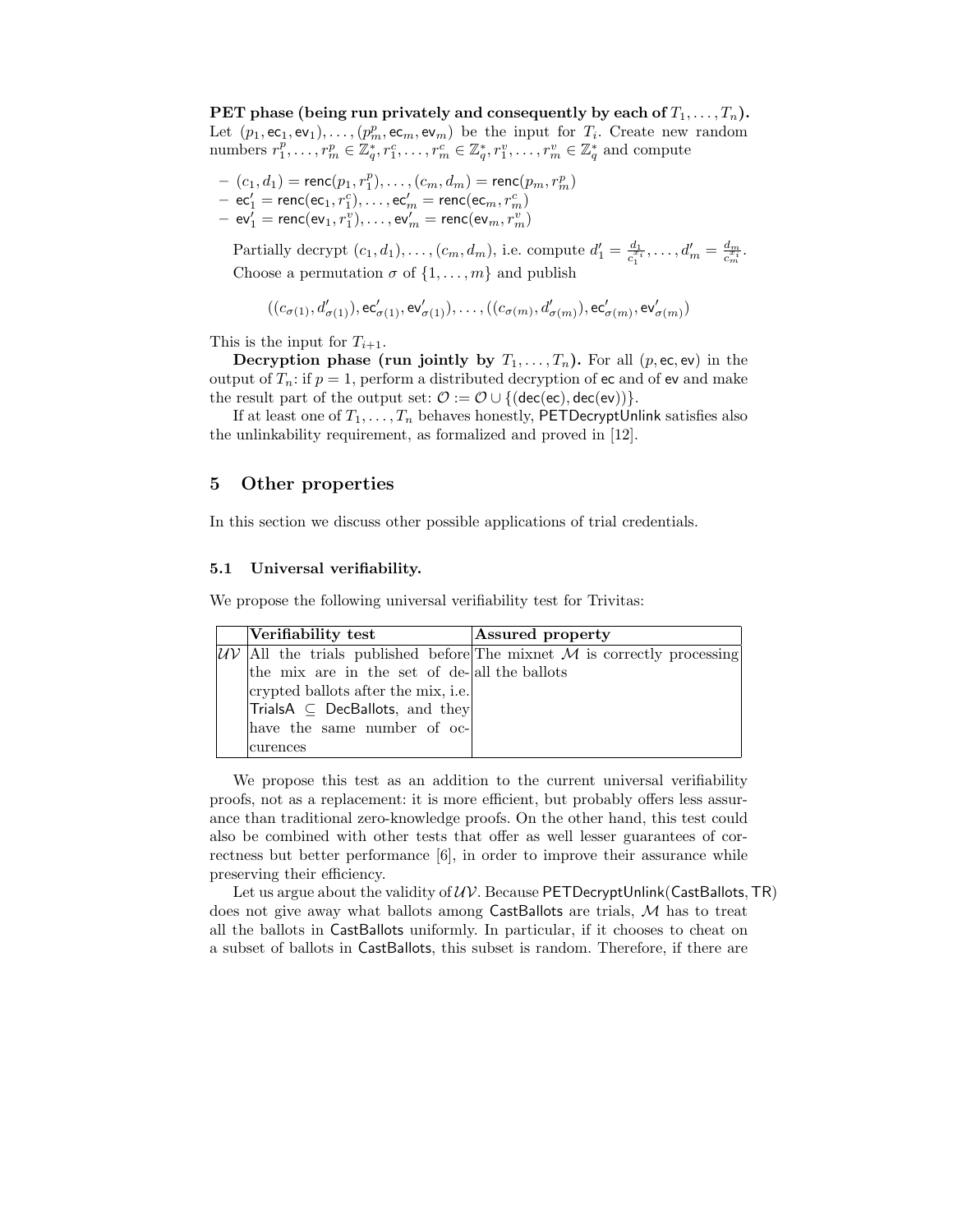enough trial ballots (this could be ensured for instance by letting observers insert any number of trials), a dishonest behaviour of  $\mathcal M$  would be detected with high probability by the test  $UV$ .

These arguments hold only when the voting machines are not corrupted. Otherwise, a possibly corrupted  $M$  could differentiate trial ballots from other ballots when they are decrypted. We address this problem by a variation of Trivitas that does not let the machine learn which ballots are trials, even when they are decrypted (section 5.3).

#### 5.2 Recoverability from failed verification

What happens when individual verifiability fails, e.g. an incorrect trial vote is published along his trial credential? In general, this issue is quite complex, because it requires procedures to determine who is telling the truth: the voter or the voting system. For Trivitas, our proposed recoverability technique is straightforward and requires only a slight modification to the system: trials are decrypted and published in short time after the ballots are cast and the voter does not have to wait for the end of the voting phase to verify a trial. Then, if a voter observes a problem with her trial vote on the bulletin board, she should simply re-vote, using a potentially safer machine. The policy for handling duplicate votes would then be to consider only the last vote as being valid, because it is the vote in which the voter has the highest confidence.

However, like in the case of universal verifiability, this solution is not ideal, because a compromised machine could make a distinction between trial credentials and valid credentials, after trial ballots are decrypted. The variant of Trivitas in the next section addresses this isue.

#### 5.3 The case of a compromised voting machine

We propose a variant of Trivitas whose aim is to allow universal verifiability and recoverability as discussed above, even in presence of compromised voting machines. The main property of this variant is that it preserves the secrecy of the trial credential, while still allowing the voter to verify a trial vote relying on that credential. The cost is a slightly more complicated voting and vote verification experience:

- along with c and  $c_t$ , the voter additionally receives (or constructs) two numbers: one corresponding to a random r and one to  ${r}_{\text{KT}}$ . We may assume that the same protocol is run for obtaining  $c, c_t$  and r and hence that the value of r is secret and known only to the voter.
- when constructing a ballot, the voter inputs not only the credential and the vote, but also  $\{r\}_{K\mathsf{T}}$ .
- when decrypting trial ballots, the trustees  $\mathcal T$  do not decrypt directly the credential  ${c_t}_{KT}$  but instead multiply it with  ${r}_{KT}$ , to obtain  ${c_t \cdot r}_{KT}$ (relying on the homomorphic properties of El-Gamal) and decrypt it to  $c_t \cdot r$ . Hence, instead of looking for a pair  $(c_t, v_t)$  on the bulletin board (like in the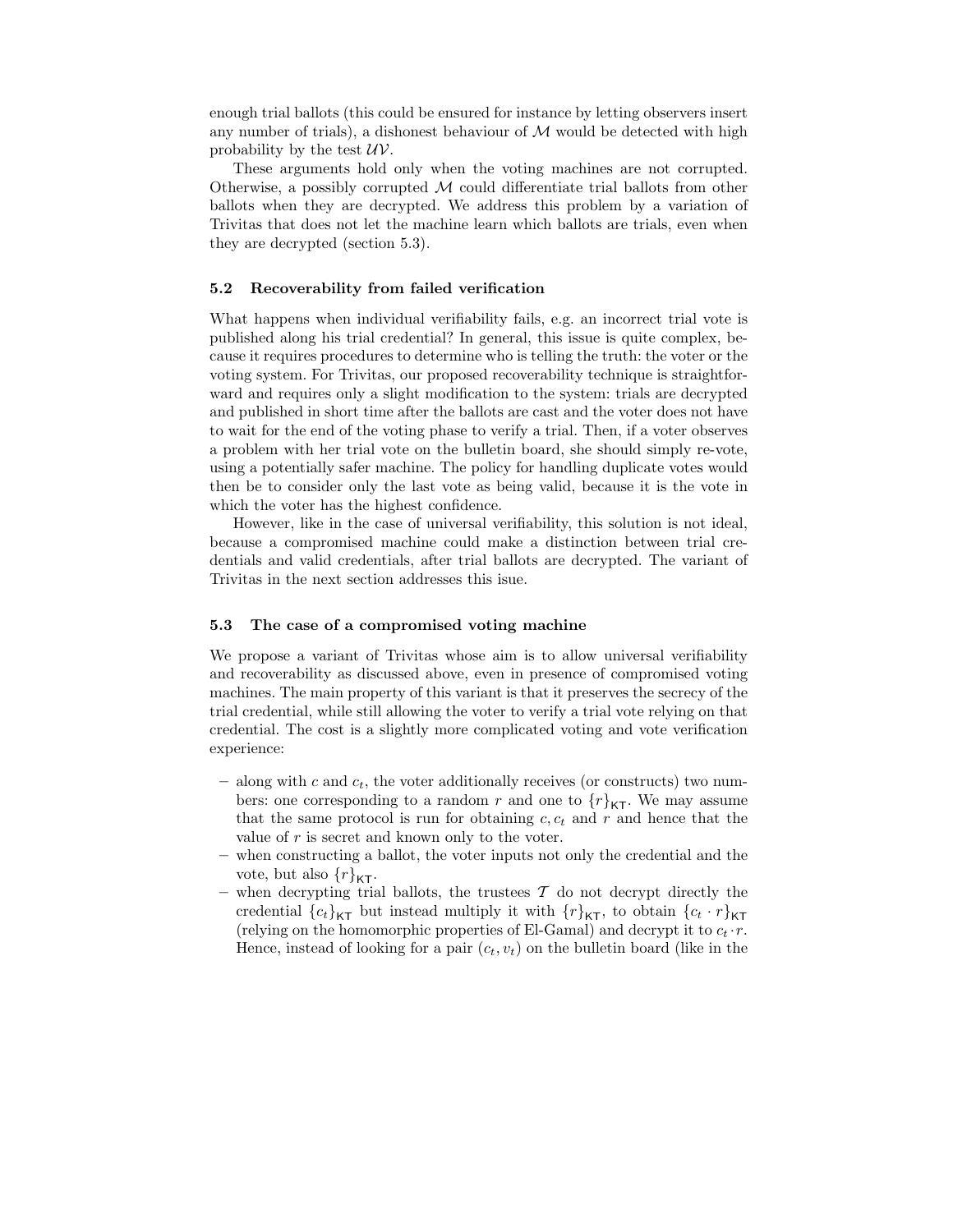basic version of Trivitas), the voter would look for  $(c_t \cdot r, v_t)$  (for usability, one can see that an additive homomorphism, also possible with El-Gamal, would be better here).

In this variation of Trivitas, even if the voting machine is compromised, it can not be used to identify which ballots are trials. Hence, trial ballots can also be used for universal verifiability. For recoverability, a trial credential could be used multiple times and the machine would still be forced to take a 50% chance of getting caught each time when it is cheating.

## 6 Coercion-resistance

In this section we discuss why Trivitas offers the same coercion-resistance guarantees as JCJ/Civitas. Coercion-resistance in JCJ/Civitas relies on the ability of the voter to create a fake credential  $c_f$  and a fake proof  $P_f$  that satisfy the following properties:

- given a pair  $(c', P')$ , a coercer can not determine if the pair represents a voter's real credential and proof  $(c, P_f)$  or if it represents a fake pair  $(c_f, P_f)$ . This is due to the fact that at least one registrar is assumed to be honest and the communication channel used with that registrar is assumed to be untappable.
- if a ballot with a fake credential is submitted, it will be eliminated from the final tally in the tabulation phase, during eligibility enforcement. Crucially, all ballots have been mixed and re-encrypted and at least one member of the mix network is assumed to be honest. This ensures that a coercer can not observe to what credentials correspond the ballots that have not been included in the final tally.

As usual, we also have to assume that there are enough votes for each candidate, so that the coercer can not observe that the voter did not follow his instructions from the mere outcome of the election.

The first addition of Trivitas, trial credentials, does not affect the way in which real ballots and fake ballots are handled by the election system. The only observable difference for the coercer is the presence of decrypted trial ballots at every phase and this does not give any information about real ballots or fake ballots. In particular, the two properties mentioned above remain true in presence of trial ballots.

The second addition of Trivitas, universal decryption, is potentially more problematic for coercion-resistance, since it concerns all the recorded ballots. However, coercion-resistance is preserved by two crucial points:

– all ballots are decrypted, without making a difference between real credentials, fake credentials and trial credentials. This ensures that, in Trivitas as in JCJ/Civitas, the coercer can not determine if a credential is valid or not.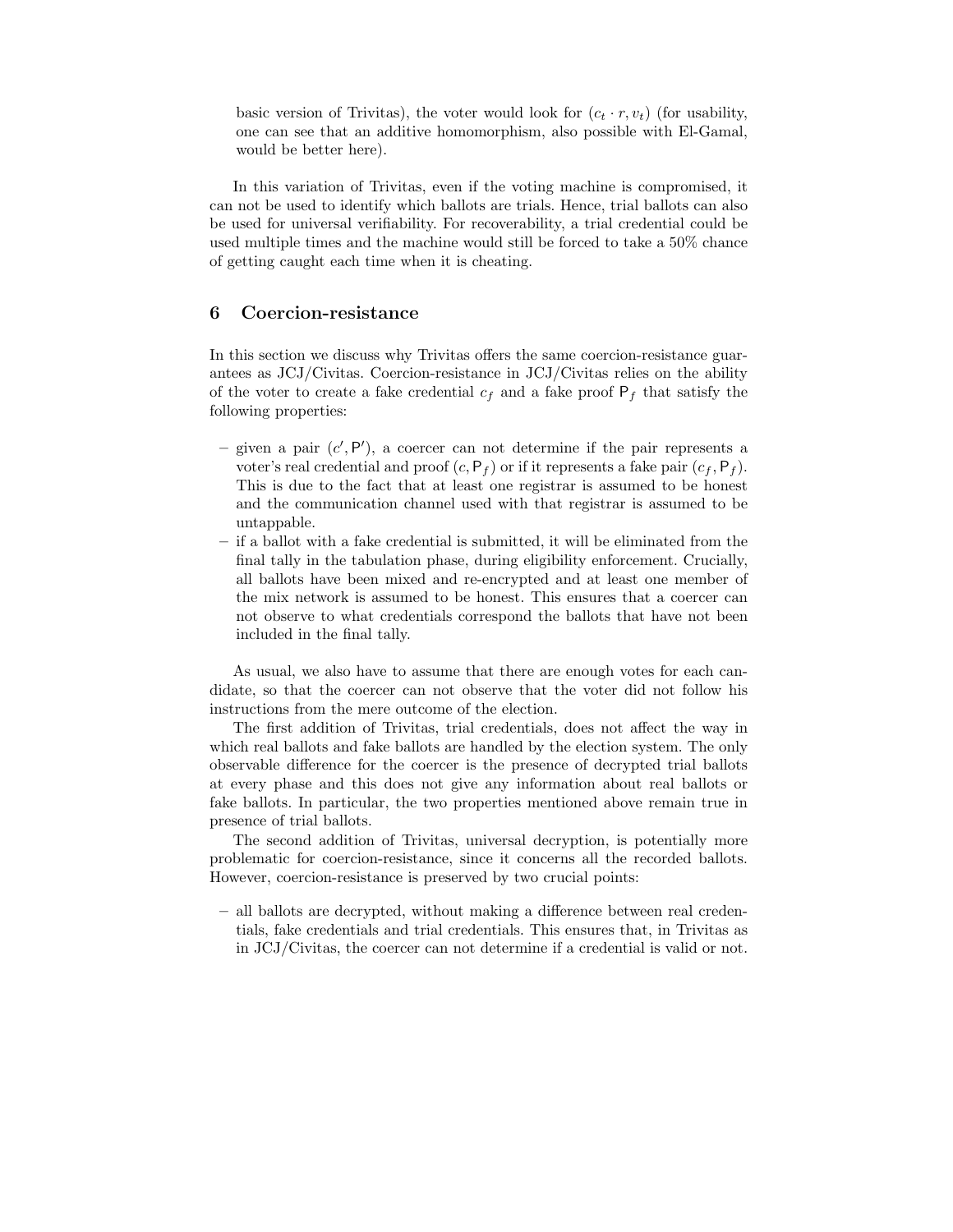– the algorithm applied to decrypt all ballots is a decryption mix, i.e. we apply DecryptUnlink(MixedBallots). It may be surprising that a set of anonymized ballots is decrypted with a decryption mix. However, this is needed because trustees must eliminate fake ballots in a publicly verifiable way. In that case, if the coercer could additionally see the contents of all ballots, he could determine what credentials were invalid.

Towards a formal proof. Let us sketch how coercion-resistance proof for JCJ/Civitas [18] could be extended to cover Trivitas. To define coercionresistance for an election system E in a computational model, [18] considers an ideal system  $E_{\mathcal{I}}$  where the outcome of the election is "magically" computed: the adversary can observe only the final outcome and is not able to influence anything more than vote choices for the compromised voters. Then, a system is said to satisfy coercion-resistance if the probability of a polynomial time adversary being able to determine if it has been cheated is roughly the same when the election is run by E as in the case when the election is run by  $E_{\mathcal{I}}$ .

The proof of coercion-resistance is a reduction to (a variant of) the Decision-Diffie Hellman (DDH) assumption: no polynomial time algorithm can distinguish between a Diffie-Hellman tuple  $(g_1, g_1^x, g_2, g_2^x)$  and a random tuple  $(a, b, c, d)$ . Then, the proof relies on a simulator S that behaves either as E or as  $E_{\mathcal{I}}$ , depending on whether its input is a Diffie-Hellman tuple or not. If there would be a polynomial time adversary that breaks coercion-resistance, i.e. it has better chances of coercion when E is used instead of  $E_{\mathcal{I}}$ , then that adversary could be used by the simulator  $S$  to determine if its input is a Diffie-Hellman tuple in polynomial time. This would break the DDH assumption.

To extend this proof to Trivitas all we have to do is to show that the simulator S of [18] can also execute the additional operations, i.e. the management of trial credentials and the universal decryption of all ballots after the mix. This is possible because the simulator of [18] holds the private key  $\text{priv}(\mathcal{T})$  and can therefore decrypt ballots at any time. This makes it possible to simulate both the audit of trial ballots and the universal decryption. Moreover, the same simulator can easily create trial credentials and trial ballots, this process being similar to the creation of real credentials and ballots.

# 7 Conclusion and future work

We have proposed several additions to JCJ/Civitas that improve its individual verifiability. We introduce trial credentials that offer to voters the ability to audit the election process at any stage: creation of ballots, their transmission to the bulletin board, their processing by the mixnet and their final decryption. Moreover, we observe that we can rely on the presence of fake ballots and trial ballots on the bulletin board after the mix to decrypt all ballots without compromising coercion-resistance. This certainly improves individual verifiability: to our knowledge, this is the first mixnet based system where a voter can directly verify that her actual vote is correctly recorded in the system after the mix. Not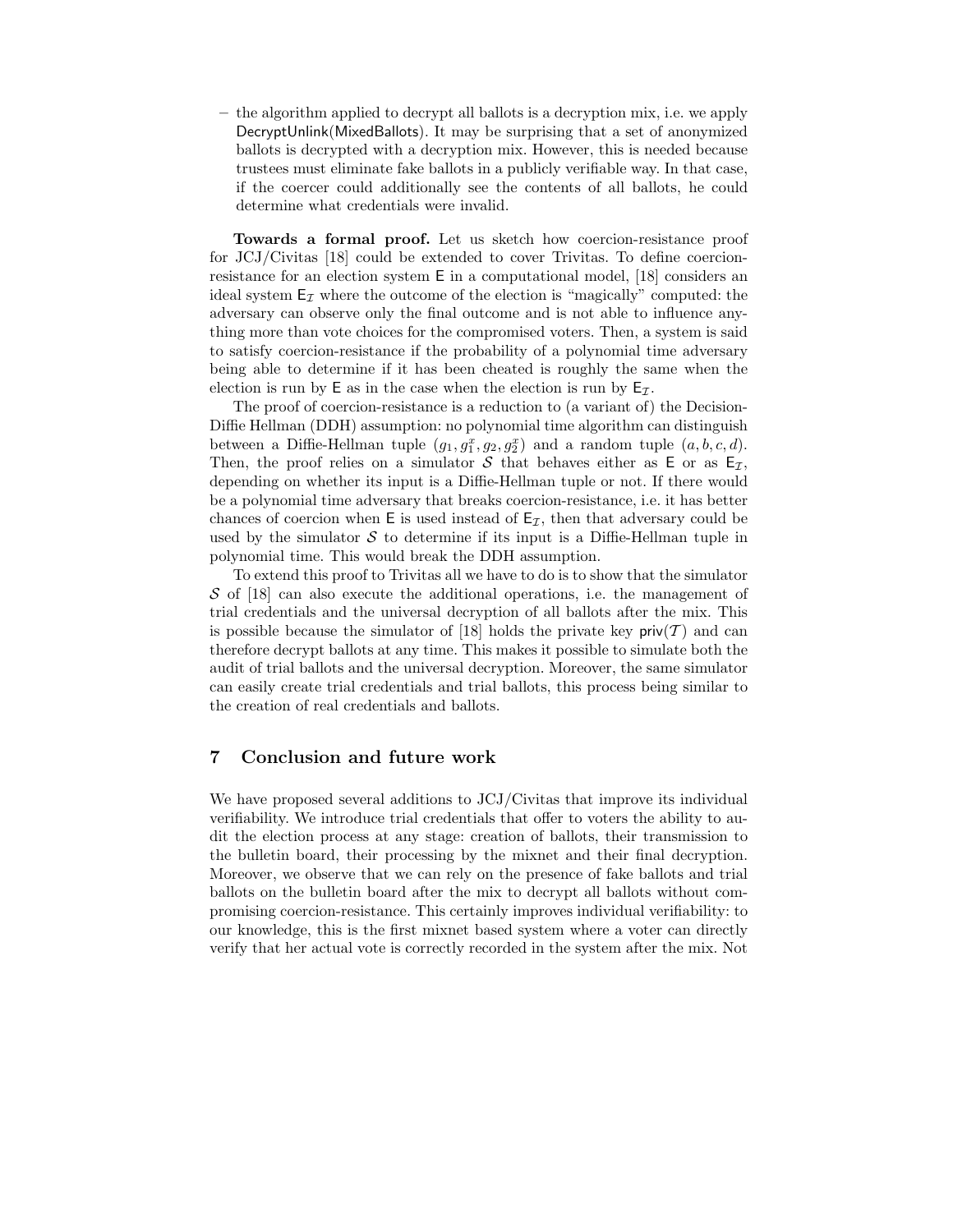only that, but she can also cast as many votes as she likes with fake credentials and check that they are all correctly output after the mix.

The idea of trial ballots is not necessarily specific to JCJ/Civitas. We believe it could be implemented in other electronic voting systems as well, although this requires further research. The universal decryption of ballots after the mix relies on the notion of credentials, to allow voters to identify their votes, and of fake credentials, to allow coercion-resistance. Credentials are also interesting for eligibility verifiability, possible in JCJ/Civitas but generally not possible in other systems. Hence, it would be interesting to investigate the possibility of adding a credential infrastructure on top of other E-voting protocols.

We also plan to develop ideas and variations sketched in section 5. In particular, putting the mechanism for recoverability in the hands of the voter, instead of third party organizations, looks more appealing both from the perspective of the voter and from the perspective of election authorities. Finally, the sketch of coercion-resistance proof from section 6 has to be completed, and this may open other research directions, relating iterative protocol development and the corresponding security proofs.

Acknowledgments. Thanks to Jeremy Clark, Aleksander Essex and anonymous referees for useful comments and interaction on the ideas of the paper. We gratefully acknowledge financial support from EPSRC, through the projects EP/G02684X/1 "Trustworthy Voting Systems" and EP/H005501/1 "Analysing Security and Privacy Properties".

#### References

- 1. Ben Adida. Helios: Web-based open-audit voting. In Paul C. van Oorschot, editor, USENIX Security Symposium, pages 335–348. USENIX Association, 2008.
- 2. Ben Adida and Andrew C. Neff. Ballot casting assurance. In *Usenix/ACCURATE* Electronic Voting Technology Workshop, Vancouver, BC,Canada, 2006.
- 3. Josh Benaloh. Simple verifiable elections. In Proceedings of the USENIX/Accurate Electronic Voting Technology Workshop 2006 on Electronic Voting Technology Workshop, pages 5–5, Berkeley, CA, USA, 2006. USENIX Association.
- 4. Josh Benaloh. Ballot casting assurance via voter-initiated poll station auditing. In Proceedings of the USENIX Workshop on Accurate Electronic Voting Technology, pages 14–14, Berkeley, CA, USA, 2007. USENIX Association.
- 5. Matt Blaze, Arel Cordero, Sophie Engle, Chris Karlof, Naveen Sastry, Micah Sherr, Till Stegers, and Ka-Ping Yee. Source code review of the Sequoia voting system. In Report commissioned as part of the California Secretary of State's Top-To-Bottom Review of California voting systems, July 20, 2007.
- 6. Dan Boneh and Philippe Golle. Almost entirely correct mixing with applications to voting. In Vijayalakshmi Atluri, editor, ACM Conference on Computer and Communications Security, pages 68–77. ACM, 2002.
- 7. Felix Brandt. Efficient cryptographic protocol design based on distributed El Gamal encryption. In Dongho Won and Seungjoo Kim, editors, ICISC, volume 3935 of Lecture Notes in Computer Science, pages 32–47. Springer, 2005.
- 8. Joseph A. Calandrino, Ariel J. Feldman, J. Alex Halderman, David Wagner, Harlan Yu, and William P. Zeller. Source code review of the Diebold voting system. In